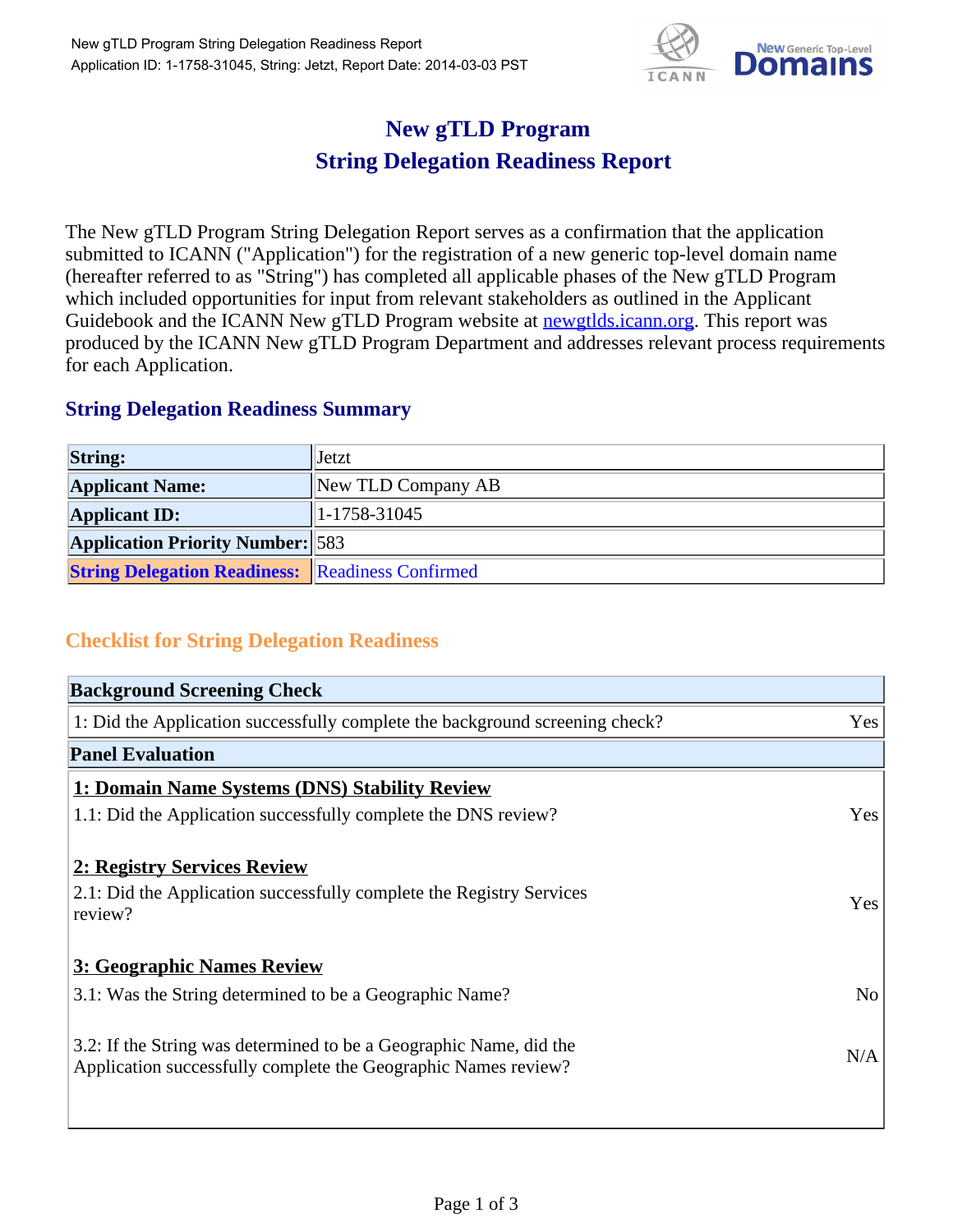

| 4: Financial Review                                                                |            |
|------------------------------------------------------------------------------------|------------|
| $\vert$ 4.1: Did the Application successfully complete the Financial Capability    | Yes        |
| review?                                                                            |            |
| <b>5: Technical Review</b>                                                         |            |
| 5.1: Did the Application successfully complete the Technical and                   | <b>Yes</b> |
| <b>Operation Capability review?</b>                                                |            |
|                                                                                    |            |
| <b>6: String Similarity Review</b>                                                 |            |
| $\vert$ 6.1: Was the Application determined to not be confusingly similar to other | Yes        |
| applied for strings, including through String Confusion Objections?                |            |
| 6.2: If the Application was determined to be confusingly similar to other          |            |
| applied for strings, including through String Confusion Objections, did the        |            |
| Application prevail in the string contention resolution process (CPE,              | N/A        |
| Auction, and/or Self-Resolution of String Contention via                           |            |
| withdrawal/termination of all other members in contention)?                        |            |

| <b>Public Comment Period</b>                                                                                                                                                                   |                |
|------------------------------------------------------------------------------------------------------------------------------------------------------------------------------------------------|----------------|
| 1: Was the public provided an opportunity to submit comments on the Application?                                                                                                               | Yes            |
| 2: Were comments for the Application considered by evaluation panels?                                                                                                                          | Yes            |
| <b>Objection Process</b>                                                                                                                                                                       |                |
| 1: Were objections filed against the Application?                                                                                                                                              | <b>No</b>      |
| 2: If objections were filed against the Application, did Applicant prevail in the dispute<br>resolution proceedings for all Legal Rights, Limited Public Interest and Community<br>Objections? | N/A            |
| Governmental Advisory Committee (GAC) Advice                                                                                                                                                   |                |
| 1: Did the GAC have an opportunity to provide advice for the Application?                                                                                                                      | Yes            |
| 2: Did the GAC provide consensus GAC advice that the String should not be approved by<br>the ICANN Board?                                                                                      | N <sub>o</sub> |
| 3: If the GAC provided consensus GAC advice to the ICANN Board, did the ICANN Board<br>(or New gTLD Program Committee) accept the GAC advice?                                                  | N/A            |
| <b>Accountability Mechanisms</b>                                                                                                                                                               |                |
| 1: Was the Application the subject of a complaint or review through one of ICANN's<br>accountability mechanisms (Reconsideration or Independent Review)?                                       | <b>No</b>      |
| 1.1: If yes, did the BGC, ICANN Board or New gTLD Program Committee determine that<br>the Application should not proceed to contracting?                                                       | N/A            |